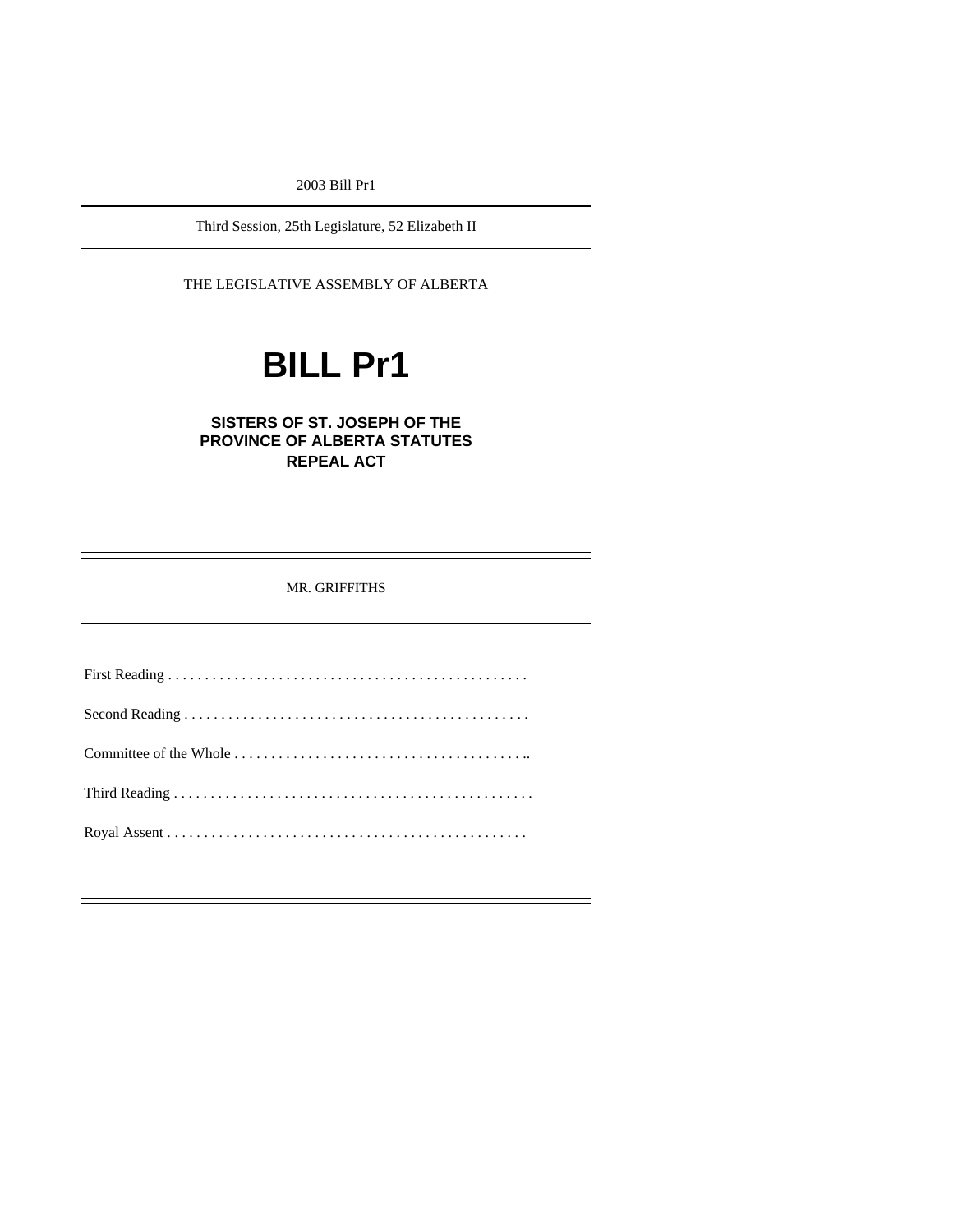*Bill Pr1 Mr. Griffiths* 

## **BILL Pr1**

2003

#### **SISTERS OF ST. JOSEPH OF THE PROVINCE OF ALBERTA STATUTES REPEAL ACT**

*(Assented to , 2003)* 

#### **Preamble**

WHEREAS The Sisters of St. Joseph, by Private Act, has been declared a body politic and a body corporate;

WHEREAS The Sisters of St. Joseph is no longer active and the powers, purposes and objects of The Sisters of St. Joseph are now carried out by another corporation;

WHEREAS the assets and liabilities of The Sisters of St. Joseph have been transferred to The Sisters of St. Joseph of the Diocese of London, in Ontario; and

WHEREAS a petition has been presented requesting that The Sisters of St. Joseph be dissolved as a body politic and a body corporate, and that its incorporating statute, *An Act to Incorporate The Sisters of St. Joseph of the Province of Alberta*, S.A. 1927, c. 82, and *An Act to Provide for the Exemption of Certain Land which is the Property of The Sisters of St. Joseph, Edmonton, Alberta, from Assessment and Taxation*, S.A. 1964, c. 147, be repealed, and it is expedient to grant the prayer of the petition;

THEREFORE HER MAJESTY, by and with the advice and consent of the Legislative Assembly of Alberta, enacts as follows:

#### **Repeals SA 1927 c82 and SA 1964 c147**

**1** The following Acts are repealed:

 (a) *An Act to Incorporate The Sisters of St. Joseph of the Province of Alberta*;